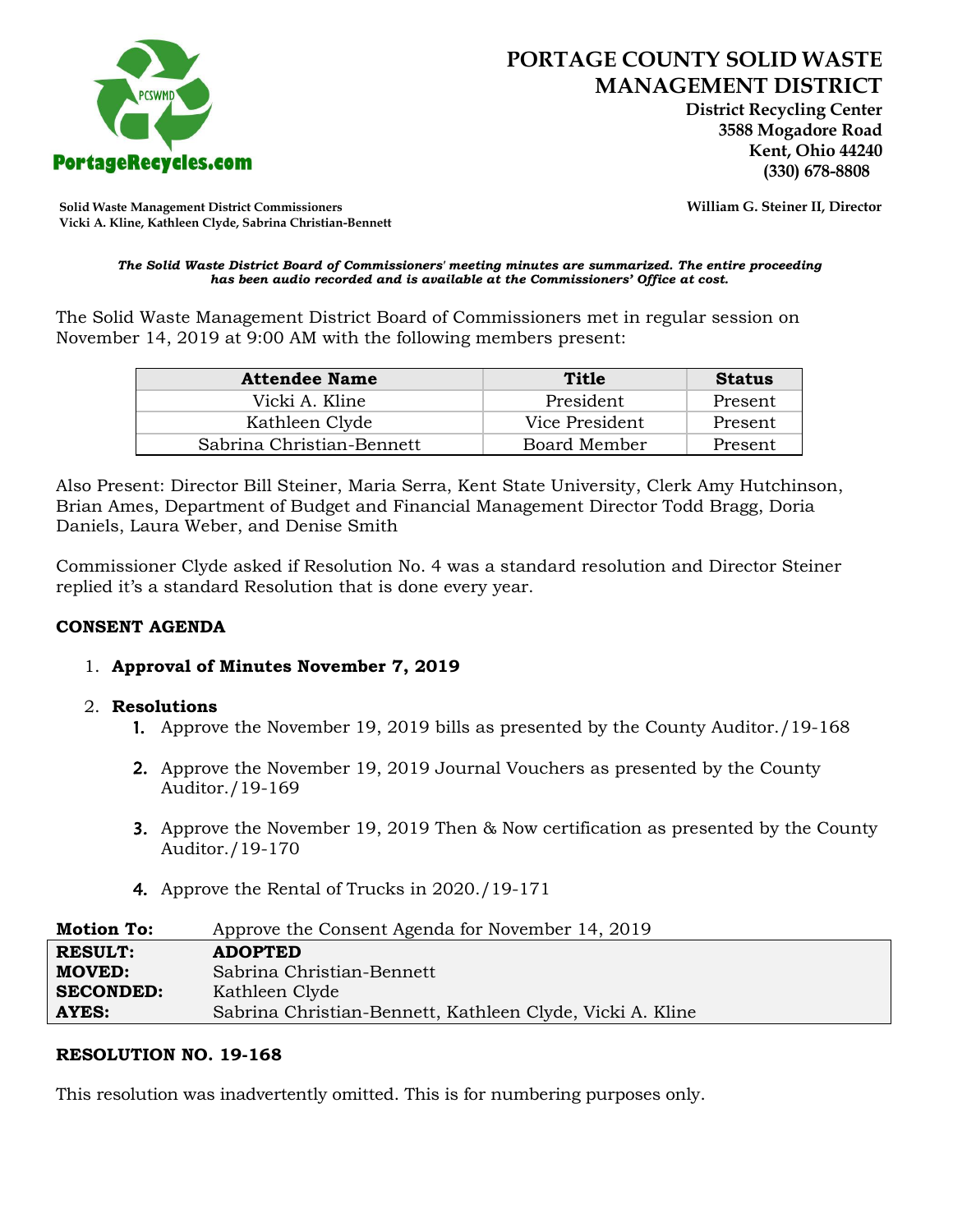## **RESOLUTION NO. 19-169**

This resolution was inadvertently omitted. This is for numbering purposes only.

# **RESOLUTION NO. 19-170**

This resolution was inadvertently omitted. This is for numbering purposes only.

#### **RESOLUTION NO. 19-171 - RE: AUTHORIZE THE DISTRICT DIRECTOR TO RENT TRUCKS AS NEEDED DURING 2020**

It was moved by Sabrina Christian-Bennett, seconded by Kathleen Clyde that the following resolution be adopted:

| <b>WHEREAS,</b>  | the Portage County Solid Waste Management District provides curbside, drop off<br>and commercial collection of recyclables; and                                                                                                                                                                                                                                                                                         |
|------------------|-------------------------------------------------------------------------------------------------------------------------------------------------------------------------------------------------------------------------------------------------------------------------------------------------------------------------------------------------------------------------------------------------------------------------|
| <b>WHEREAS,</b>  | the District sometimes experiences breakdowns and lengthy repairs on trucks;<br>and                                                                                                                                                                                                                                                                                                                                     |
| <b>WHEREAS,</b>  | the District needs to rent a truck(s) to provide this service to the residents and<br>businesses; and                                                                                                                                                                                                                                                                                                                   |
| <b>WHEREAS,</b>  | it is the recommendation of the Portage County Solid Waste Management<br>District Director that he be granted authority to rent truck(s) as necessary to<br>prevent long delays in collection service and efficiency of the operation of the<br>District; now therefore be it                                                                                                                                           |
| RESOLVED,        | that the Board of Solid Waste District Commissioners does hereby grant the<br>Director permission to rent collection trucks as needed within the restrictions of<br>the ORC; and be it further                                                                                                                                                                                                                          |
| <b>RESOLVED,</b> | that the Board of Commissioners and the Department of Budget & Financial<br>Management will be immediately notified in the event of a truck rental and the<br>Director will give the Board of Commissioners a full report at his/her next<br>meeting with the Commissioners; and be it further                                                                                                                          |
| <b>RESOLVED,</b> | that the Board of District Commissioners finds and determines that all formal<br>actions of this Board concerning and relating to the adoption of this resolution<br>were taken in an open meeting of this Board and that all deliberations of this<br>Board that resulted in those formal actions were in meetings open to the public<br>in compliance with the law including Section 121.22 of the Ohio Revised Code. |

Roll call vote as follows:

Vicki Kline, Yea; Kathleen Clyde, Yea; Sabrina Christian-Bennett, Yea;

### **Discussion:**

1. Brimfield Township